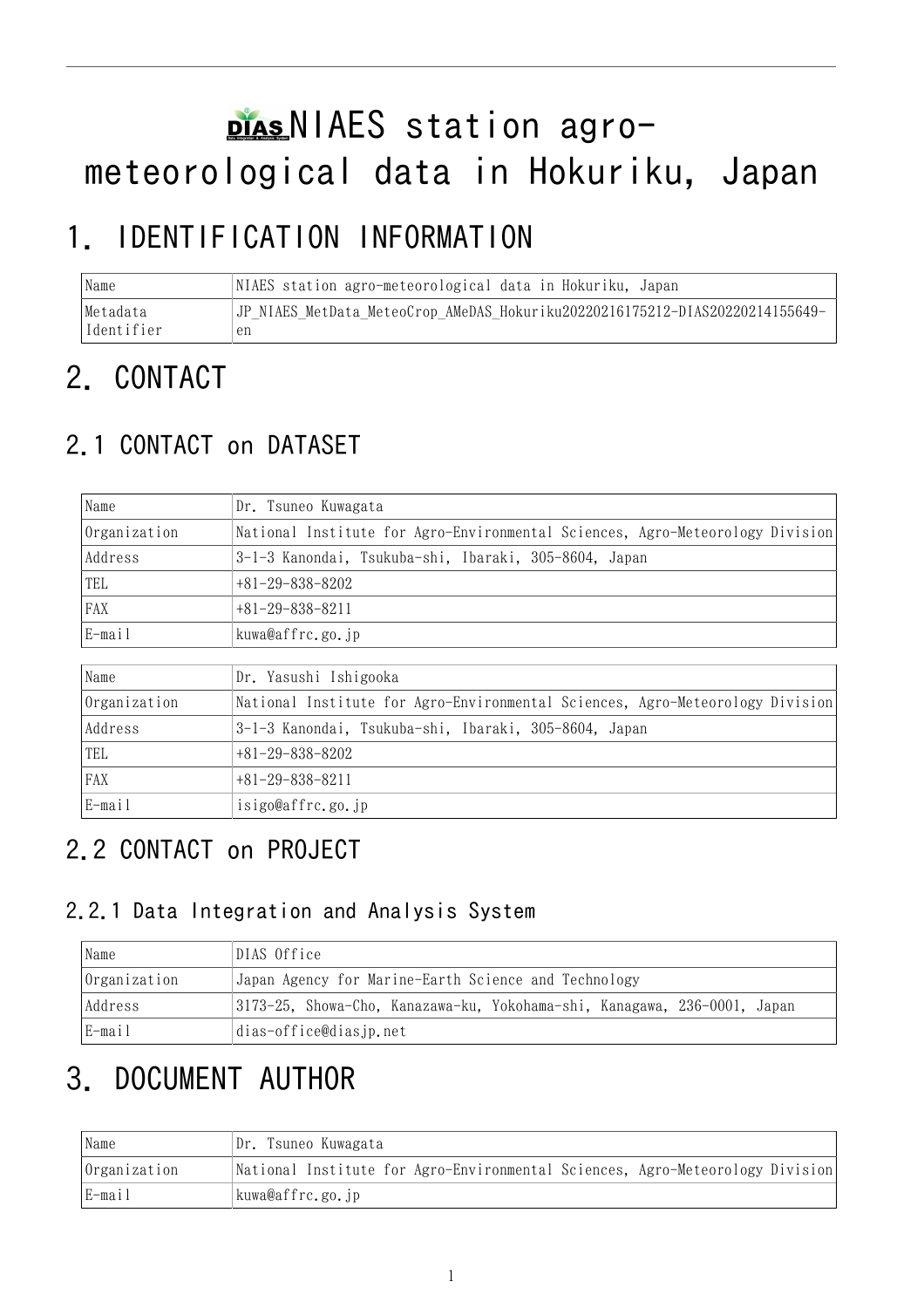| Name         | Dr. Yasushi Ishigooka                                                         |  |  |
|--------------|-------------------------------------------------------------------------------|--|--|
| Organization | National Institute for Agro-Environmental Sciences, Agro-Meteorology Division |  |  |
| E-mail       | isigo@affrc.go.jp                                                             |  |  |

## 4. DATASET CREATOR

| Name         | Dr. Tsuneo Kuwagata                                                           |  |  |
|--------------|-------------------------------------------------------------------------------|--|--|
| Organization | National Institute for Agro-Environmental Sciences, Agro-Meteorology Division |  |  |
| E-mail       | kuwa@affrc.go.jp                                                              |  |  |
|              |                                                                               |  |  |
| Name         | Dr. Yasushi Ishigooka                                                         |  |  |
| Organization | National Institute for Agro-Environmental Sciences, Agro-Meteorology Division |  |  |
| E-mail       | isigo@affrc.go.jp                                                             |  |  |

# 5. DATE OF THIS DOCUMENT

2022-02-16

## 6. DATE OF DATASET

publication : 2015-09-01

## 7. DATASET OVERVIEW

### 7.1 Abstract

Dataset:Daily agro-meteorological observational data at 55 AMeDAS stations in Hokuriku of Japan

Temporary coverage: 1978-present (2012)

Variables:daily mean/maximum/minimum air temperature, precipitation, pressure, relative humidity(average and minimum), vaper pressure, Vapor pressure deficit, wind speed, maximum wind speed, sun-shine duration, solar radiation, downward long-wave radiation, potential evaporation, FAO reference crop evapotranspiration, rice-paddy water temperature (LAI=0, infinite)

## 7.2 Topic Category(ISO19139)

climatologyMeteorologyAtmosphere

### 7.3 Temporal Extent

| Begin Date | $1978 - 01 - 01$   |
|------------|--------------------|
| End Date   | Under Continuation |

### 7.4 Geographic Bounding Box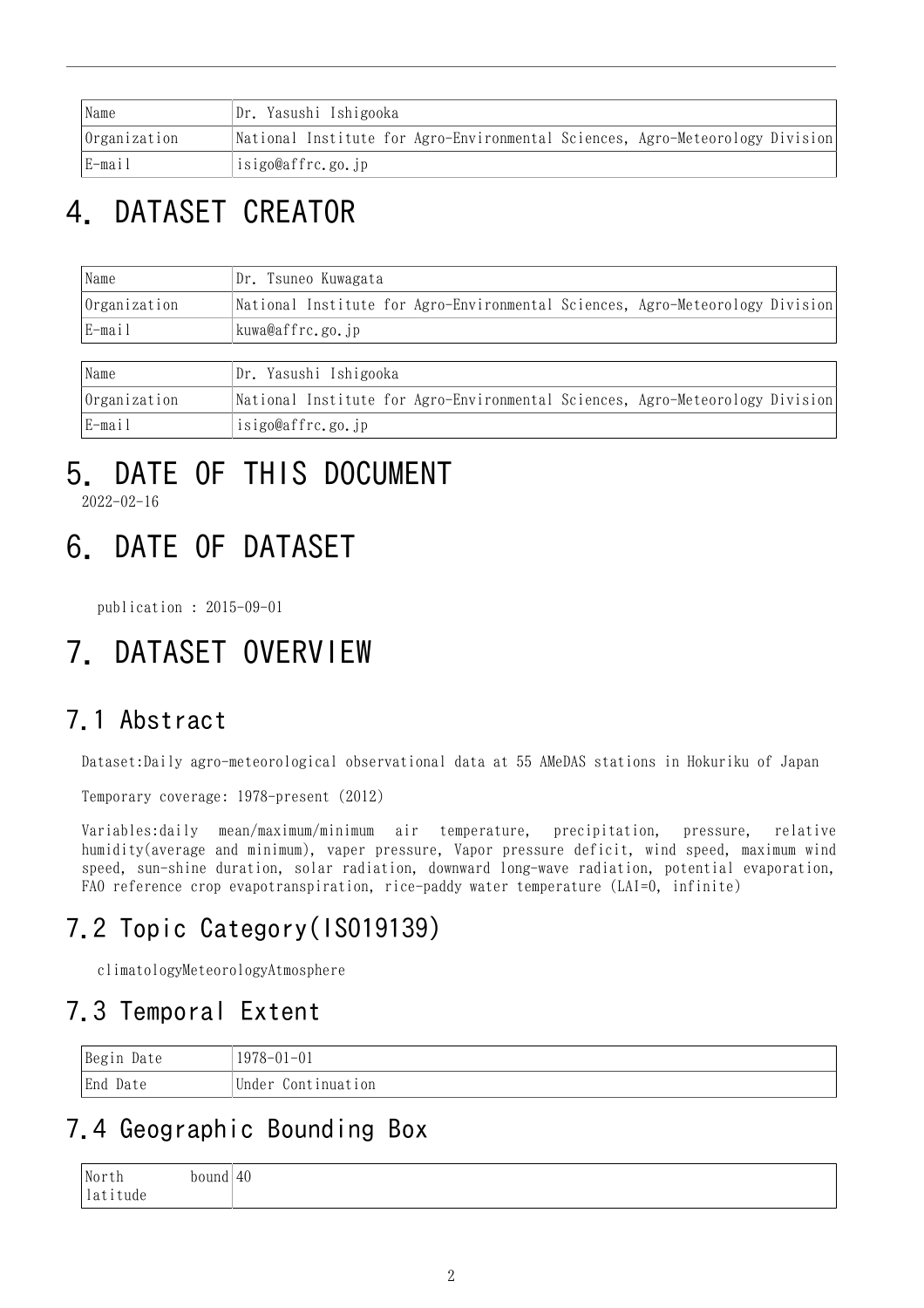| West<br>longitude                                              | bound $ 135 $ |     |
|----------------------------------------------------------------|---------------|-----|
| Eastbound<br>longitude                                         |               | 140 |
| $\begin{array}{c} \text{South} \\ \text{latitude} \end{array}$ | bound $ 35 $  |     |

## 7.5 Grid

## 7.6 Geographic Description

## 7.7 Keywords

#### 7.7.1 Keywords on Dataset

| Keyword Type | Kevword                                                                                                                                                                  | Keyword thesaurus <br>Name |  |
|--------------|--------------------------------------------------------------------------------------------------------------------------------------------------------------------------|----------------------------|--|
| theme        | Surface Air Temperature, Surface Humidity, Surface GEO-COP <br>Atmospheric Pressure (= surface pressure), Surface<br>Radiation Budget, Precipitation, Surface Wind Speed |                            |  |

#### 7.7.2 Keywords on Project

#### 7.7.2.1 Data Integration and Analysis System

| Keyword Type | Keyword                                     |               | thesaurus |
|--------------|---------------------------------------------|---------------|-----------|
| theme        | DIAS > Data Integration and Analysis System | No Dictionary |           |

### 7.8 Online Resource

File download page in the DIAS : <https://data.diasjp.net/dl/storages/filelist/dataset:246>

### 7.9 Data Environmental Information

### 7.10 Distribution Information

| the contract of the contract of the<br>the contract of the contract of the contract of the contract of the contract of<br>the contract of the contract of the contract of the contract of the contract of the contract of the contract of |  | name | $\sim$ $\sim$<br>JJ |  |
|-------------------------------------------------------------------------------------------------------------------------------------------------------------------------------------------------------------------------------------------|--|------|---------------------|--|
|-------------------------------------------------------------------------------------------------------------------------------------------------------------------------------------------------------------------------------------------|--|------|---------------------|--|

## 8. DATA PROCESSING

9. DATA REMARKS

## 10. DATA POLICY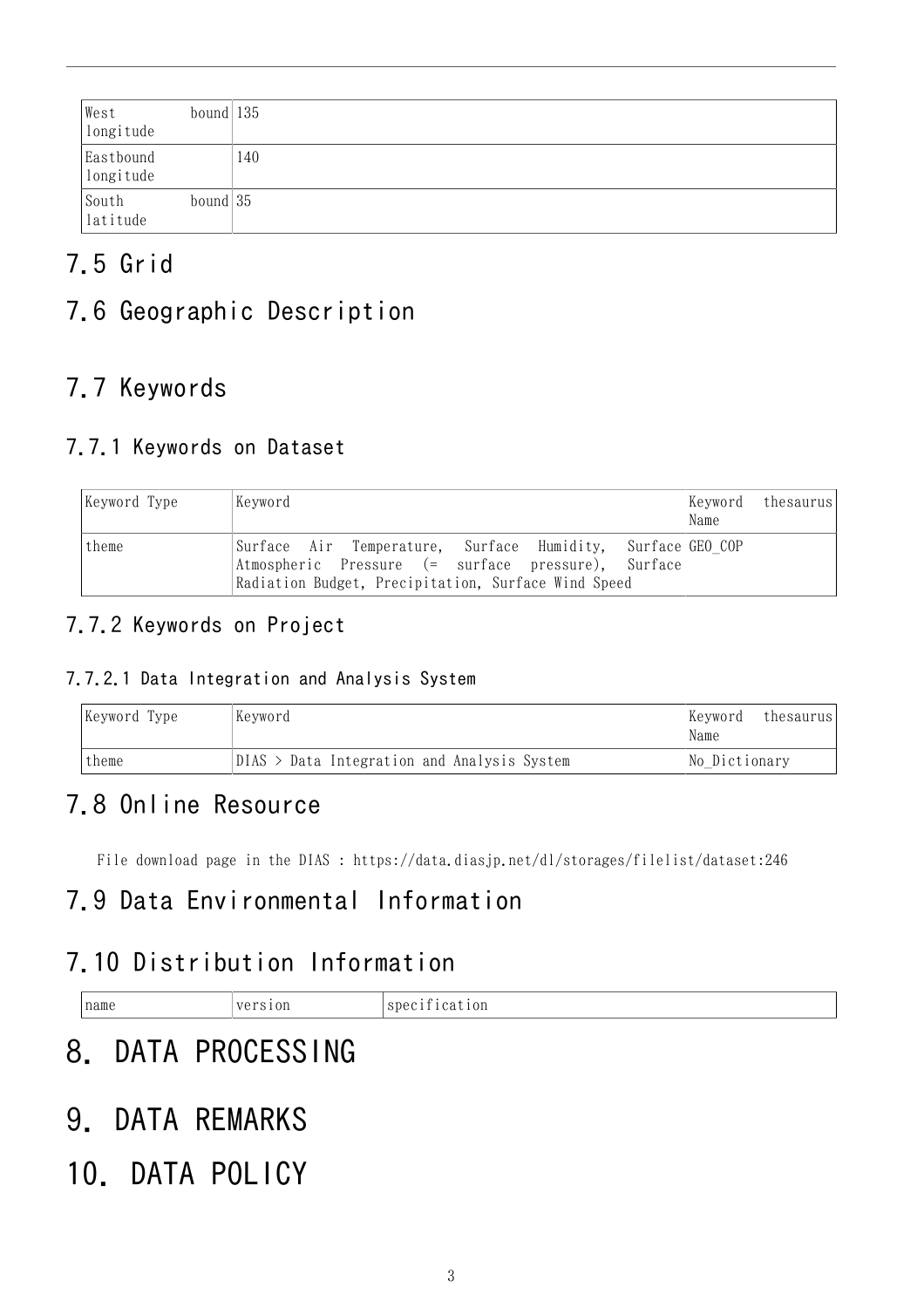#### 10.1 Data Policy by the Data Provider

#### 10.2 Data Policy by the Project

#### 10.2.1 Data Integration and Analysis System

If data provider does not have data policy, DIAS Terms of Service (https://diasjp.net/en/policy/) and DIAS Privacy Policy (https://diasjp.net/en/privacypolicy/) apply.

If there is a conflict between DIAS Terms of Service and data provider's policy, the data provider's policy shall prevail.

## 11. LICENSE

### 12. DATA SOURCE ACKNOWLEDGEMENT

#### 12.1 Acknowledge the Data Provider

Whenever this data set is used for any academic presentations, and any publication of scientific results, the author(s) shall specify the following acknowledgement.

"Kuwagata T., M. Yoshimoto, Y. Ishigooka, T. Hasegawa, M. Utsumi, M. Nishmori, Y. Masaki, and O. Saito (2011) MeteoCrop DB: an agro-meteorological database coupled with crop models for studying climate change impacts on rice in Japan, J. Agric. Meteorol., 67(4), 297-306."

#### 12.2 Acknowledge the Project

#### 12.2.1 Data Integration and Analysis System

If you plan to use this dataset for a conference presentation, paper, journal article, or report etc., please include acknowledgments referred to following examples. If the data provider describes examples of acknowledgments, include them as well.

" In this study, [Name of Dataset] provided by [Name of Data Provider] was utilized. This dataset was also collected and provided under the Data Integration and Analysis System (DIAS), which was developed and operated by a project supported by the Ministry of Education, Culture, Sports, Science and Technology. "

### 13. REFERENCES

1. Kuwagata T., H. Hamasaki, and T. Watanabe (2008) Modeling water temperature in a rice paddy for agro-environmental research, Agric. Forest Meteorol., 148, 1754-1766.

2. Kuwagata T., M. Yoshimoto, Y. Ishigooka, T. Hasegawa, M. Utsumi, M. Nishmori, Y. Masaki, and O. Saito (2011) MeteoCrop DB: an agro-meteorological database coupled with crop models for studying climate change impacts on rice in Japan, J. Agric. Meteorol., 67(4), 297-306.

Copyright(c) 2006-2021 Data Integration & Analysis System (DIAS) All Rights Reserved.